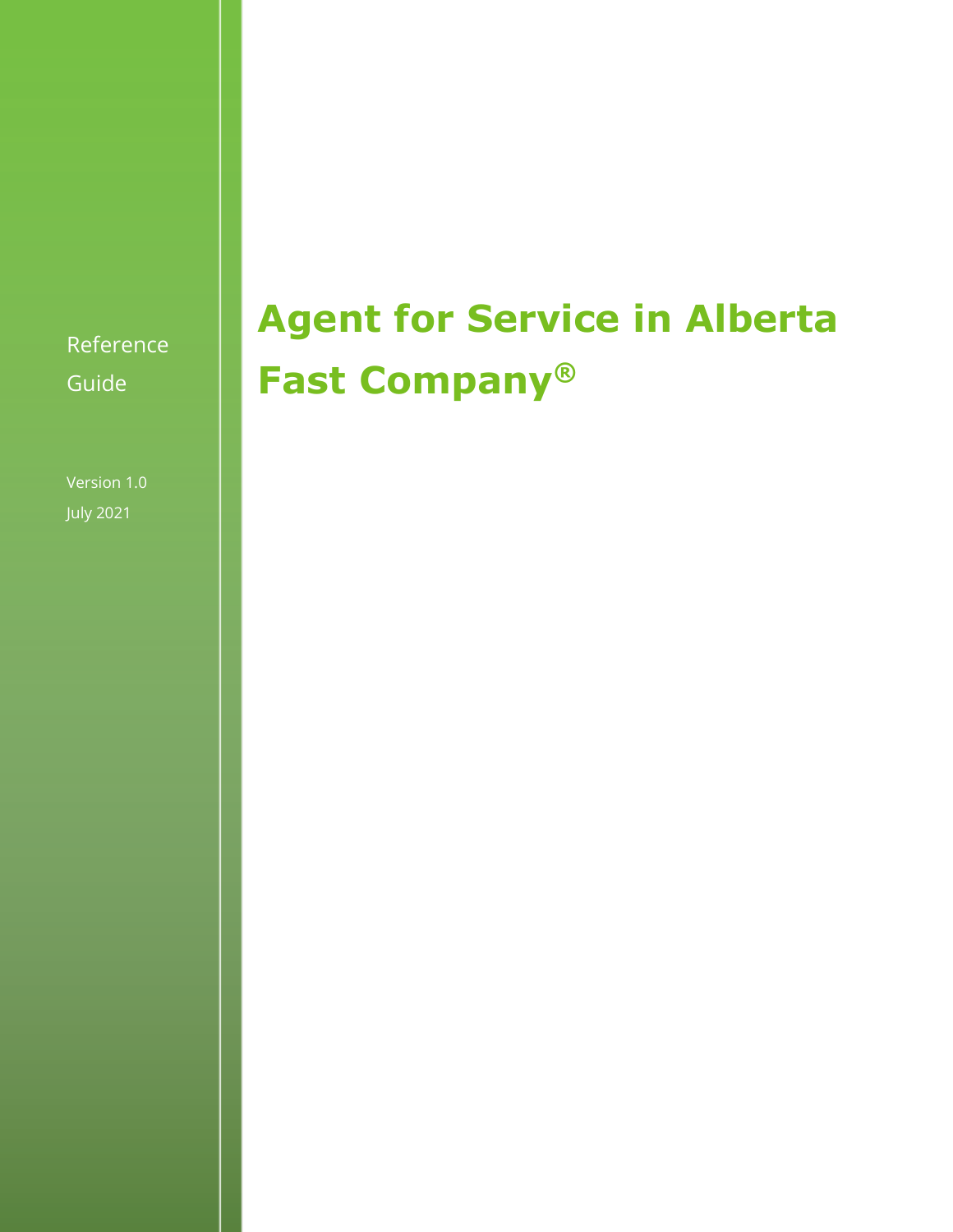

### **Table of Contents**

| 2. |                                                       |  |
|----|-------------------------------------------------------|--|
|    |                                                       |  |
| 3. |                                                       |  |
|    | 4. Appointing an agent for service for the first time |  |
|    |                                                       |  |
|    |                                                       |  |
|    |                                                       |  |
| 6. | Change of Address of Lawyer as Agent for Service 5    |  |
| 7. |                                                       |  |
| 8. |                                                       |  |
| 9. |                                                       |  |
|    |                                                       |  |
|    |                                                       |  |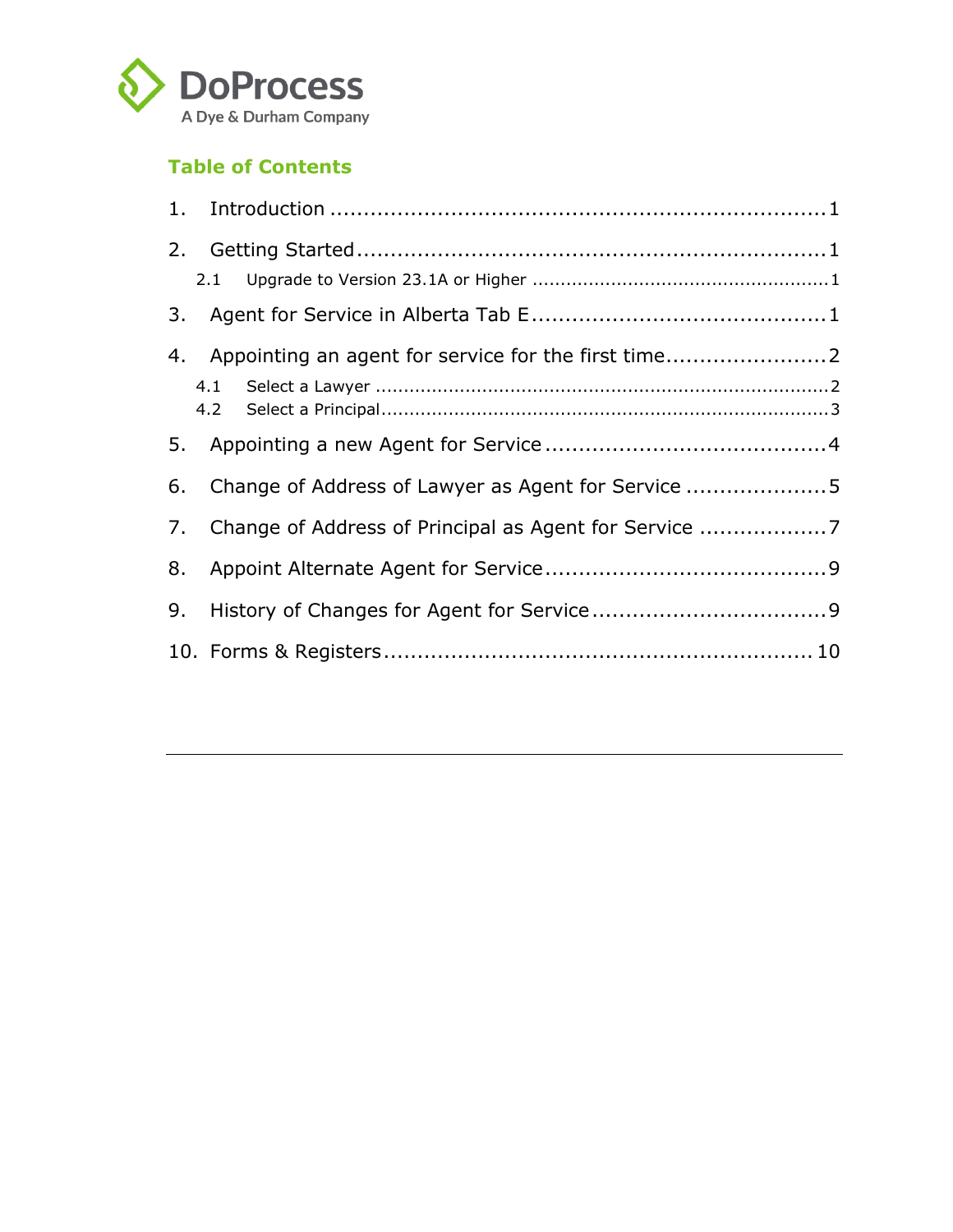

### **1. Introduction**

As of March 29<sup>th</sup>, 2021, Alberta corporations need to provide an authorized Corporate Registry service provider with agent for service updates as soon as they occur. We are pleased to announce that we have provided a way for you to appoint an agent or alternate agent for service easily within Fast Company.

### **2. Getting Started**

#### **2.1 Upgrade to Version 23.1A or Higher**

Your firm must be on version 23.1A or higher to start using the Agent for Service functionality in Alberta.

### **3. Agent for Service in Alberta Tab E**

Once you have opened a new or existing record for the first time after upgrading, you see the new **Agent for Service in Alberta** fields on Tab E along with the new **Appoint Alternate Agent for Service** fields.

The information stored by Fast Company in relation to the Agent for Service of a corporation consists of:

- Agent Name
- **Address**
- Phone Number
- Email Address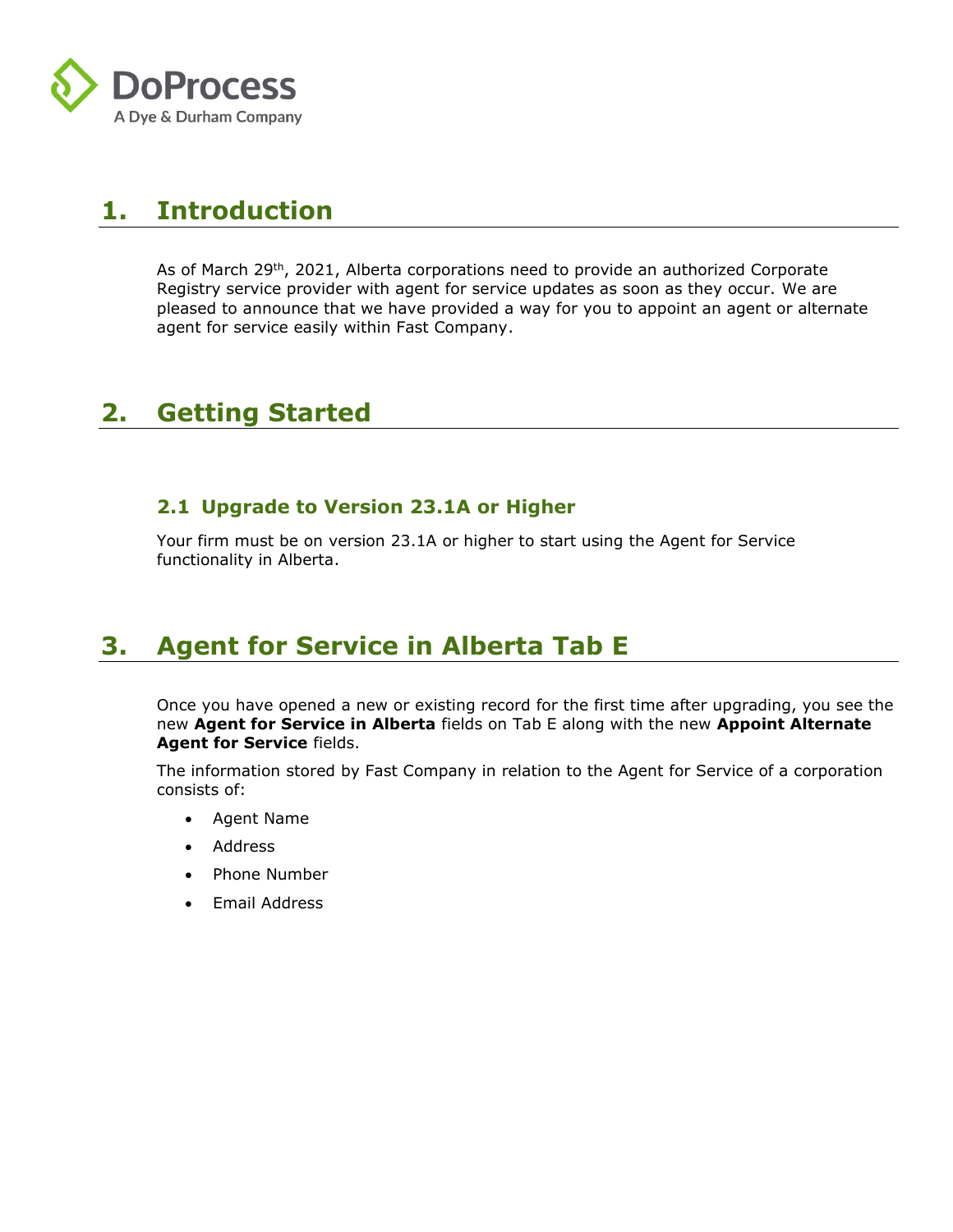

|         | $\mathbf{x}$<br><b>JUNE1721</b><br><b>Addresses</b><br>1234567 Alberta Limited |                           |                                                     |        |               |          |                             |
|---------|--------------------------------------------------------------------------------|---------------------------|-----------------------------------------------------|--------|---------------|----------|-----------------------------|
|         |                                                                                |                           |                                                     |        |               |          |                             |
| А       | File Opening Info                                                              | Contact:                  |                                                     |        |               |          |                             |
| B       | Info Re Incorporation                                                          | <b>Attention</b>          |                                                     | Q      | Dear          |          |                             |
| c       | <b>Business &amp; Fiscal Matters</b>                                           | Email                     |                                                     |        | Q E Web       |          | Q                           |
| D       | Company Status & Inventory                                                     | <b>Registered Office:</b> |                                                     |        |               |          |                             |
| Е       | <b>Addresses</b>                                                               |                           | Address 123 Front Street, Edmonton, Alberta M1N 1N1 |        |               |          | 4                           |
| F       | Corporate Bank Info                                                            | in the City               |                                                     | Q      | <sub>of</sub> | Edmonton |                             |
| G       | <b>Accountant Info</b>                                                         |                           | in the Province                                     |        | of            | Alberta  |                             |
| H       | <b>Notes</b>                                                                   | Phone                     |                                                     | Q      | <b>Fax</b>    |          |                             |
|         | <b>Directors</b>                                                               | <b>Mailing Address:</b>   |                                                     |        |               |          |                             |
| J.      | <b>Officers</b>                                                                |                           | Same as Registered Office Address? N/y              | $\Box$ |               |          |                             |
| Κ       | <b>Authorized Capital</b>                                                      | <b>Address</b>            |                                                     |        |               |          | $\mathscr{D}^{\mathcal{Q}}$ |
| L       | <b>Issued Shares</b>                                                           |                           | <b>Principal Place of Business in Alberta:</b>      |        |               |          |                             |
| м       | <b>Statement of Account</b>                                                    | Same as                   | <b>Mailing Address</b>                              | $\Box$ |               |          |                             |
| N       | <b>Registrations &amp; Filings</b>                                             | <b>Address</b>            |                                                     |        |               |          |                             |
| $\circ$ | <b>Work History</b>                                                            | Phone                     |                                                     | Q      | Fax           |          |                             |
| P       | Committees                                                                     |                           |                                                     |        |               |          |                             |
| Q       | Principals                                                                     |                           | <b>Agent for Service in Alberta:</b>                |        |               |          |                             |
| R       | <b>Trust Ledger</b>                                                            | <b>Agent Name</b>         |                                                     |        |               |          | Q                           |
|         |                                                                                | <b>Address</b>            |                                                     |        |               |          |                             |
|         | Individuals with Significant Control                                           | Phone                     |                                                     |        | Email         |          | Г.                          |
| т<br>1  | Forms & Registers                                                              |                           |                                                     |        |               |          |                             |

### **4. Appointing an agent for service for the first time**

To appoint an agent for service for the first time, click on the **magnify glass** next to the Agent Name. You have the option to **Select a Lawyer**, **Select a Principal**, or **Cancel**.

| <b>Agent for Service in Alberta:</b> |                                          |                                 |
|--------------------------------------|------------------------------------------|---------------------------------|
| <b>Agent Name</b>                    |                                          |                                 |
| Address                              |                                          | Select a Lawyer                 |
| Phone                                | Email                                    | r.<br><b>Select a Principal</b> |
|                                      | Appoint Alternate Agent for Service? N/y | Cancel                          |

#### **4.1 Select a Lawyer**

When you select a Lawyer, you will be presented with a calendar window **Change Agent for Service**. Select the effective date of the recorded change. Note: The date must be on or after the date of incorporation. Click **OK** to record the change.

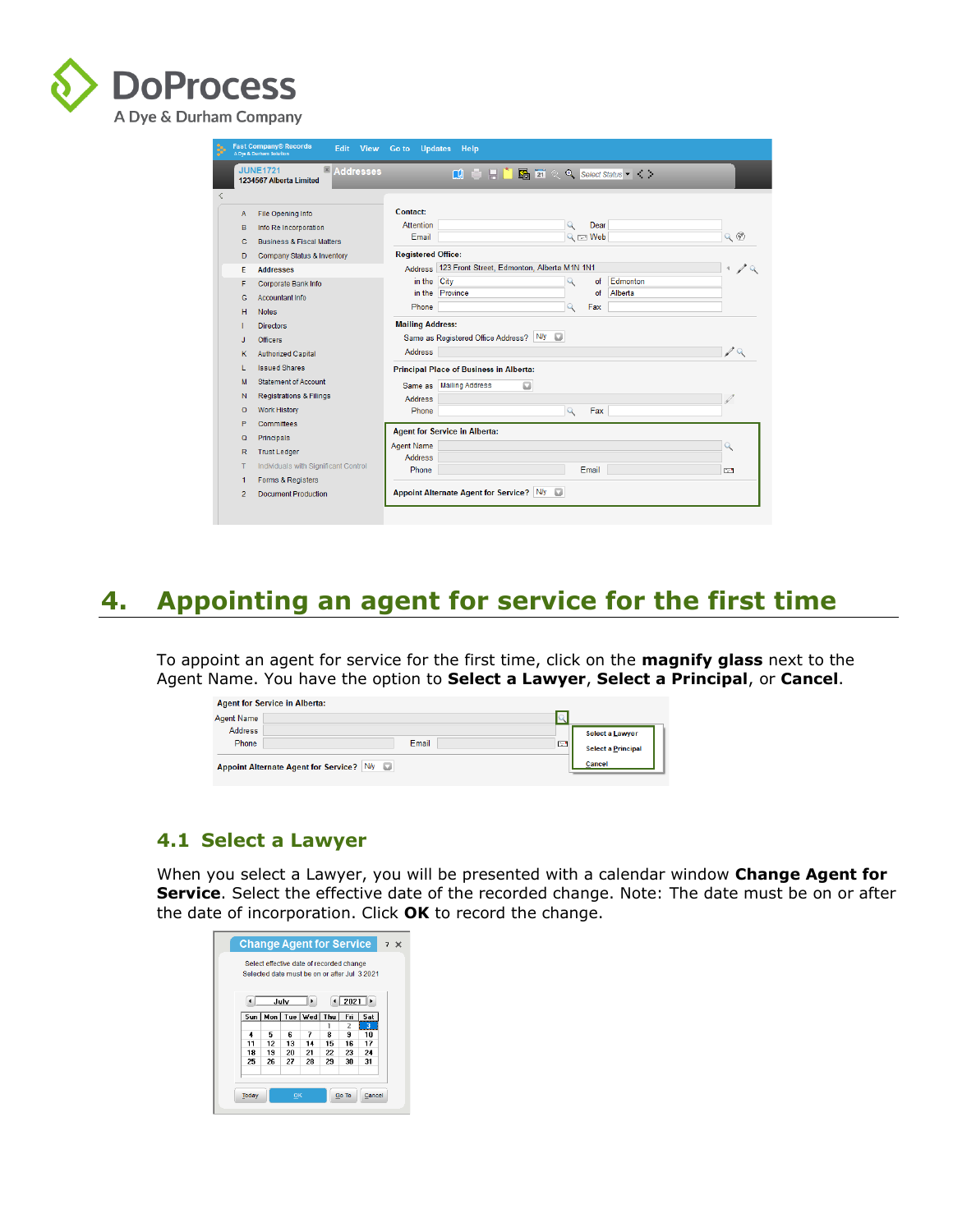

The **Solicitors database** will appear. Highlight a lawyer from **Solicitors database** and click **Select**.

| <b>Initials</b> | <b>Name</b>                                 | <b>Phone/Extension</b> | <b>Position</b> | <b>Notes</b> |  |
|-----------------|---------------------------------------------|------------------------|-----------------|--------------|--|
| <b>DP</b>       | Do Process LLP                              | 1-204-555-5555         | Solicitor       |              |  |
|                 |                                             |                        |                 |              |  |
|                 |                                             |                        |                 |              |  |
|                 |                                             |                        |                 |              |  |
|                 |                                             |                        |                 |              |  |
|                 |                                             |                        |                 |              |  |
|                 |                                             |                        |                 |              |  |
|                 |                                             |                        |                 |              |  |
|                 |                                             |                        |                 |              |  |
|                 |                                             |                        |                 |              |  |
|                 | Start typing to search for desired Initials |                        |                 |              |  |

All data from the Solicitors database and law firm data from user setup will populate into the Agent Name, Address, Phone, and Email fields.

| <b>Agent for Service in Alberta:</b>                 |                          |    |
|------------------------------------------------------|--------------------------|----|
| Agent Name Do Process LLP                            |                          |    |
| Address   123 Front Street Edmonton, Alberta M1N 1N1 |                          |    |
| Phone 1-204-555-5555                                 | Email test@testemail.com | ГF |
|                                                      |                          |    |

#### **4.2 Select a Principal**

When you select a Principal, you will be presented with a calendar window **Change Agent for Service**. Select the effective date of the recorded change. Note: The date must be on or after the date of incorporation. Click **OK** to record the change.

|       |    |      | Select effective date of recorded change<br>Selected date must be on or after Jul 3 2021 |    |                          |                |
|-------|----|------|------------------------------------------------------------------------------------------|----|--------------------------|----------------|
|       |    |      |                                                                                          |    |                          |                |
| ◀     |    | July | $\blacktriangleright$                                                                    |    | 2021                     | $\blacksquare$ |
| Sun I |    |      | Mon   Tue   Wed   Thu                                                                    |    | Fri                      | Sat            |
|       |    |      |                                                                                          | 1  | $\overline{\phantom{a}}$ | 3              |
| 4     | 5  | Б    | 7                                                                                        | 8  | 9                        | 10             |
| 11    | 12 | 13   | 14                                                                                       | 15 | 16                       | 17             |
| 18    | 19 | 20   | 21                                                                                       | 22 | 23                       | 24             |
| 25    | 26 | 27   | 28                                                                                       | 29 | 30                       | 31             |
|       |    |      |                                                                                          |    |                          |                |

The **Select Agent for Service** window will appear. Highlight a principal from **Select Agent for Service** window and click **Select**. You also have the option to **Show All Principals**, **Edit Principal Record**, or **Cancel** to close the window.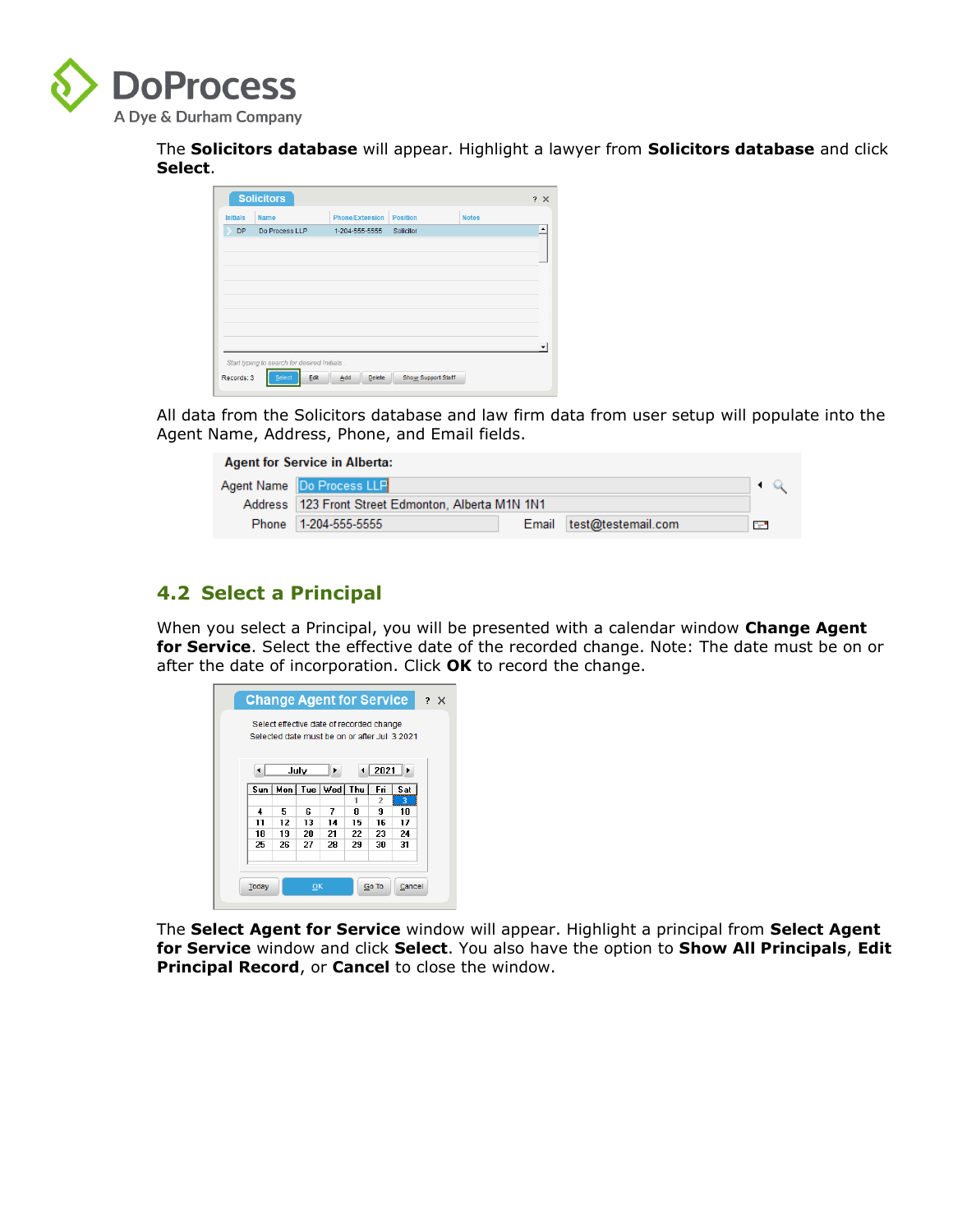

| <b>Contact Name</b> |   | D | $\bf{0}$ | s | <b>CM</b> Contact | <b>Address</b>                           |  |
|---------------------|---|---|----------|---|-------------------|------------------------------------------|--|
| Appointed, today    | ے |   |          |   |                   |                                          |  |
| Jones, James        |   | ✔ | ے        | v |                   | 321 Any Street Calgary, Alberta L2L 2L2  |  |
| Smith, John         |   | ✔ | ✔        | ✔ |                   | 123 Main Street Calgary, Alberta L1L 1L1 |  |
|                     |   |   |          |   |                   |                                          |  |
|                     |   |   |          |   |                   |                                          |  |
|                     |   |   |          |   |                   |                                          |  |
|                     |   |   |          |   |                   |                                          |  |
|                     |   |   |          |   |                   |                                          |  |

All data associated with the Principal will populate into the Agent Name, Address, Phone, and Email fields.

| <b>Agent for Service in Alberta:</b>            |       |                         |     |
|-------------------------------------------------|-------|-------------------------|-----|
| <b>Agent Name</b> James Jones                   |       |                         |     |
| Address 321 Any Street Calgary, Alberta L2L 2L2 |       |                         |     |
| Phone 1-204-555-6666                            | Email | principal@testemail.com | T-Y |

### **5. Appointing a New Agent for Service**

To record a change of agent for service after the first recorded change, click on the **magnify glass** next to the Agent Name. Select either a Lawyer or Principal.

|       | <b>Agent Name today Appointed</b>                 |       |               |   |                           |
|-------|---------------------------------------------------|-------|---------------|---|---------------------------|
|       | Address 55 Old Street #2 Calgary, Alberta L1L 1L1 |       |               |   | <b>Select a Lawyer</b>    |
| Phone | 555-555-5555                                      | Email | test@test.com | E | <b>Select a Principal</b> |
|       | Appoint Alternate Agent for Service? N/y          |       |               |   | Cancel                    |

The **Agent for Service and Address** window will appear with the following options:

- **Record a change of Agent for Service Name and Address**
- **Correct erroneous Agent for Service Name and Address**
- **Cancel**

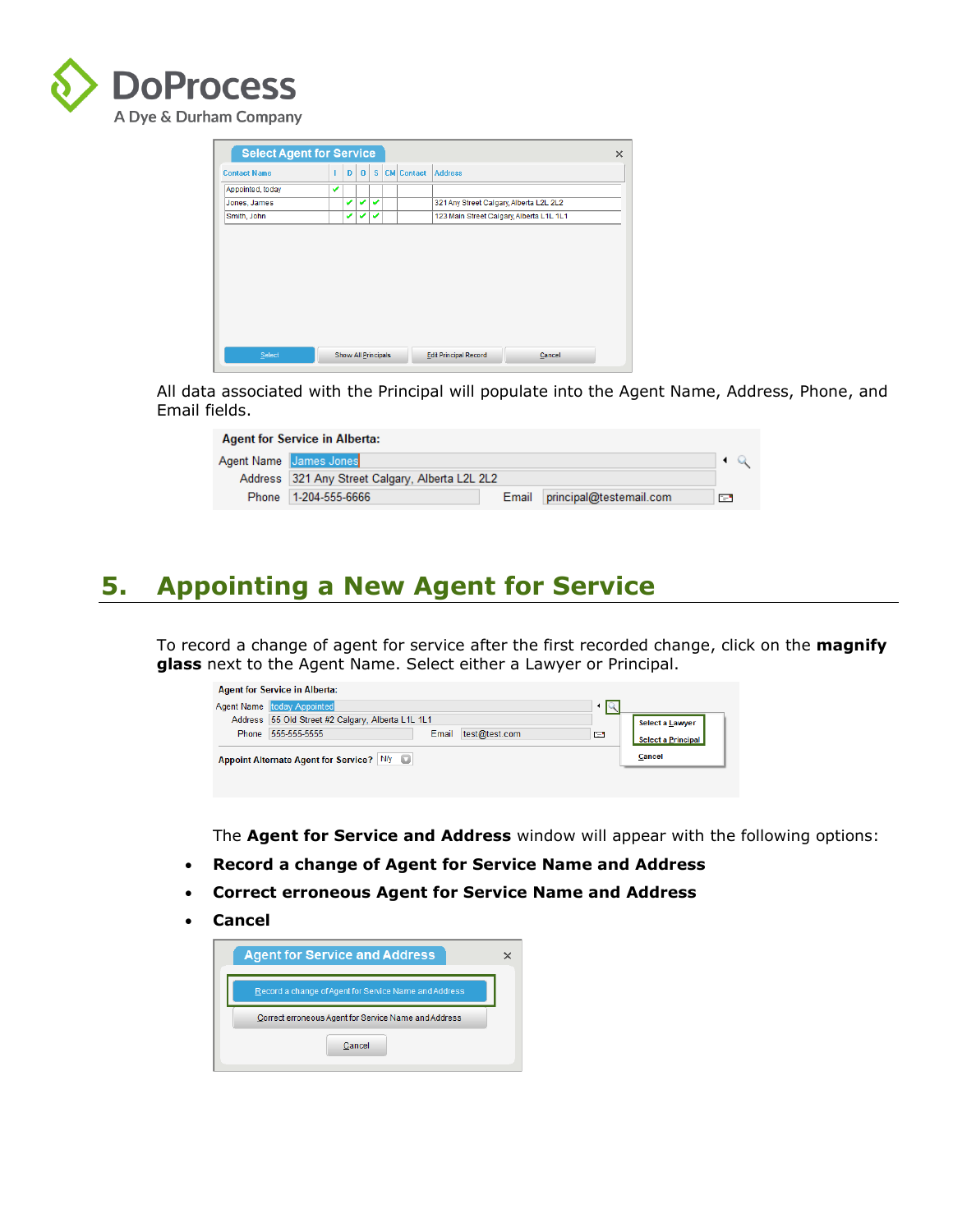

Select **Record a change of Agent for Service Name and Address.** The **Change Agent for Service** calendar will appear. Select effective date of recorded change. Note: The date of the recorded change must be after the date of the last change. Select **OK**.

|                      |    |      | Select effective date of recorded change |    |       | Selected date must be on or after Jul 6 2021 |
|----------------------|----|------|------------------------------------------|----|-------|----------------------------------------------|
| $\blacktriangleleft$ |    | July | ٠                                        |    |       | $2021$   $\blacktriangleright$               |
| Sun I                |    |      | Mon   Tue   Wed   Thu                    |    | Fri   | Sat                                          |
|                      |    |      |                                          | 1  | 2     | з                                            |
| 4                    | 5  | 6    | 7                                        | 8  | 9     | 10                                           |
| 11                   | 12 | 13   | 14                                       | 15 | 16    | 17                                           |
| 18                   | 19 | 20   | 21                                       | 22 | 23    | 24                                           |
| 25                   | 26 | 27   | 28                                       | 29 | 30    | 31                                           |
| Today                |    | OK   |                                          |    | Go To | Cancel                                       |

Select a lawyer from the lawyers' database or a principal from the Select Agent for Service window. Your change will now be recorded.

### **6. Change of Address of Lawyer as Agent for Service**

To record a change of Address for the lawyer as Agent for Service, you must first update the law firm address from **Go to > User Setup > Law Firm.** 

| Fast Company® Records<br>A Dye& Durham Solution<br>þ                             | Edit View<br><b>Updates</b><br>Help<br>Go to                                                                                                                                                                                                                                                                 |                   |
|----------------------------------------------------------------------------------|--------------------------------------------------------------------------------------------------------------------------------------------------------------------------------------------------------------------------------------------------------------------------------------------------------------|-------------------|
|                                                                                  | User Setup Record No. 1 (JODEAN)                                                                                                                                                                                                                                                                             | $\Box$ ? $\times$ |
|                                                                                  |                                                                                                                                                                                                                                                                                                              |                   |
| Law Firm Info<br>Located in the City<br>StreetAddress<br>(continued)<br>Province | 1. User Info / 2. Directories 3. Law Firm / 3. Misc. / 5. Groups / 6. Rights /<br>Adopt Defaults<br>Firm Name DPSL Alberta Law Firm<br>OK<br>$\Box$<br>Is this firm a sole practitioner? No<br>Cancel<br>Edmonton<br>of<br>of Alberta<br>In the Province<br>123 Front Street. #2<br>City Edmonton<br>Alberta |                   |
| Country                                                                          |                                                                                                                                                                                                                                                                                                              |                   |
| Postal Code M1N 1N1                                                              | $Q$ G                                                                                                                                                                                                                                                                                                        |                   |
| Phone                                                                            | Fax                                                                                                                                                                                                                                                                                                          |                   |
| <b>GST Registration No.</b>                                                      |                                                                                                                                                                                                                                                                                                              |                   |

To change the phone and email information, click on the **Solicitors Database**, highlight the solicitor whose phone and email information has changed, and click **Edit**. Make the necessary changes and click **OK**.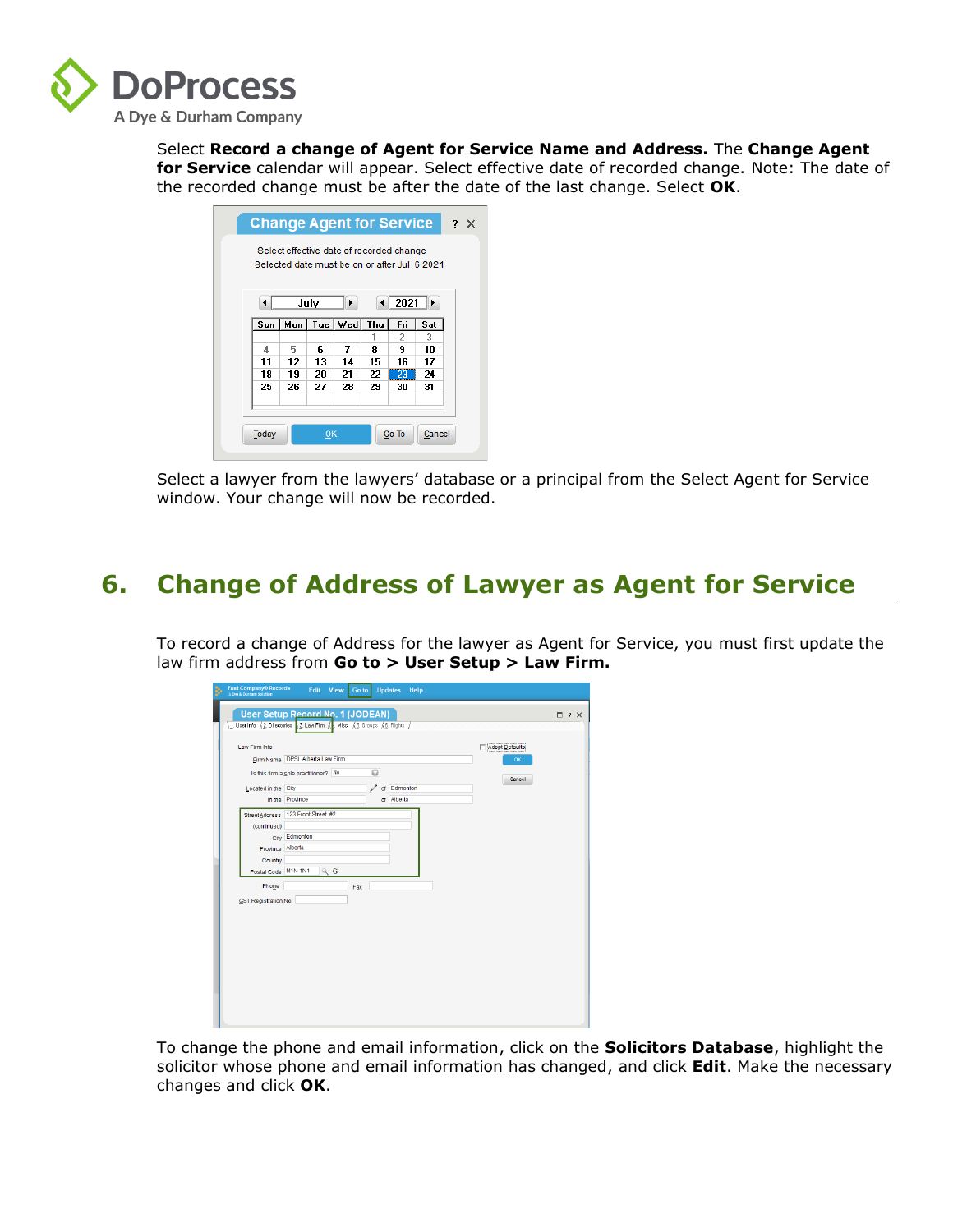

| <b>Initials</b> | <b>Name</b>                               | <b>Phone/Extension</b>        | <b>Position</b>               | <b>Notes</b> |   |   |
|-----------------|-------------------------------------------|-------------------------------|-------------------------------|--------------|---|---|
| <b>JH</b>       | Jodean Hendrie                            | 416-322-6111                  | <b>Solicitor</b>              |              | ∸ |   |
| JJ.             | John Johnathan                            | 416-444-3333                  | Solicitor                     |              |   |   |
| LB              | Legal Begal                               |                               |                               |              |   |   |
|                 |                                           | Initials<br>Name<br>Solicitor | IJ<br>John Johnathan<br>Yes a |              |   |   |
|                 | Start typing to search for desired Initia | Position                      | Solicitor<br>416-444-3333     |              |   | Q |
|                 | Edit<br>Select                            | Phone/Ext<br>Email            | john@johnlaw.ca               |              |   |   |
| Records: 4      |                                           | Notes <sub>1</sub>            |                               |              |   |   |

Once the address, phone or email has been updated, open any and all records where the lawyer is the Agent for Service. You will see the **Update warning** button next to the address field of the **Agent for Service in Alberta**.

| <b>Agent for Service in Alberta:</b> |                                                          |  |                          |             |        |  |  |
|--------------------------------------|----------------------------------------------------------|--|--------------------------|-------------|--------|--|--|
|                                      | Agent Name   Do Process LLP                              |  |                          |             |        |  |  |
|                                      | Address   123 Front Street. #5 Edmonton. Alberta M1N 1N1 |  |                          |             | Update |  |  |
|                                      | Phone 1-204-555-5555                                     |  | Email test@testemail.com | <b>Test</b> |        |  |  |

When you click on the **Update warning**, you will be presented with **the Agent for Service and Address** window indicating that the address for the **solicitor** has changed from <display previous address> to <display new address>. You will be asked "Do you wish to proceed to update the address stored in the matter?" Click **Proceed** to update the address in this matter or **Cancel** to close the window.

| <b>Agent for Service and Address</b>                                                                                                                  | × |
|-------------------------------------------------------------------------------------------------------------------------------------------------------|---|
| The address for the solicitor was previously changed from:<br>123 Front Street, #5, Edmonton M1N 1N1<br>to:<br>123 Front Street, #6. Edmonton M1N 1N1 |   |
| Do you wish to proceed to update the address stored in the matter?                                                                                    |   |
| Proceed<br>Cancel                                                                                                                                     |   |

Click **Record a change of Agent for Service Name and Address**, then **Select effective date of recorded change,** click **OK**.

| <b>Agent for Service and Address</b>                  |  |
|-------------------------------------------------------|--|
| Record a change of Agent for Service Name and Address |  |
| Correct erroneous Agent for Service Name and Address  |  |
| Cancel                                                |  |

Select **Record a change of Agent for Service Name and Address**. The **Change Agent for Service** calendar will appear. Select **Effective date of recorded change**. Note: The date of the recorded change must be after the date of the last change. Select **OK**.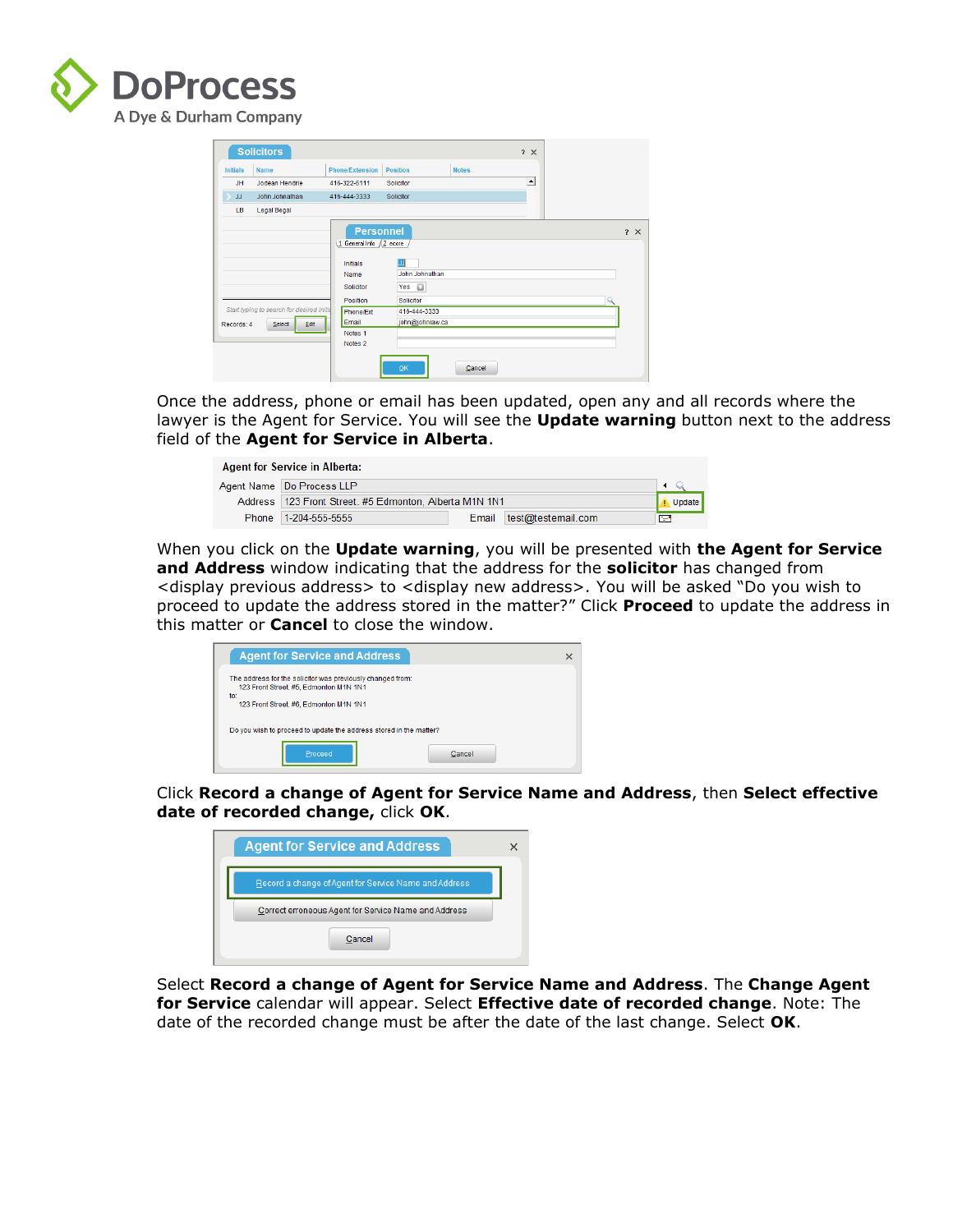

| <b>Change Agent for Service</b><br>$? \times$<br>Select effective date of recorded change<br>Selected date must be on or after Jul 6 2021 |    |      |                       |    |       |        |  |  |
|-------------------------------------------------------------------------------------------------------------------------------------------|----|------|-----------------------|----|-------|--------|--|--|
| ◢                                                                                                                                         |    | July | ٠                     |    | 2021  | ⊩      |  |  |
| Sun I                                                                                                                                     |    |      | Mon   Tue   Wed   Thu |    | Fri   | Sat    |  |  |
|                                                                                                                                           |    |      |                       | 1  | 2     | З      |  |  |
| 4                                                                                                                                         | 5  | 6    | 7                     | 8  | 9     | 10     |  |  |
| 11                                                                                                                                        | 12 | 13   | 14                    | 15 | 16    | 17     |  |  |
| 18                                                                                                                                        | 19 | 20   | 21                    | 22 | 23    | 24     |  |  |
| 25                                                                                                                                        | 26 | 27   | 28                    | 29 | 30    | 31     |  |  |
| <b>Today</b>                                                                                                                              |    | OK   |                       |    | Go To | Cancel |  |  |

## **7. Change of Address of Principal as Agent for Service**

To change an address for the Agent for Service, who is a Principal, click **Databases** and select **Principals**.

| <b>Secondary Databases</b>                                                                    | $\times$ |
|-----------------------------------------------------------------------------------------------|----------|
| 1 Principals<br>Principals names, addresses.<br>contact info                                  |          |
| 2 Banks<br>Bank names, locations                                                              |          |
| 3 Accountants<br>Accountant name, address, contact<br>information                             |          |
| 4 Professional Associations<br>Professional Association name,<br>address, contact information |          |
| 5 Solicitors & Support Staff<br>Solicitors and support staff in your<br>law firm              |          |

Highlight the Principal whose address has changed from the **Principal Record** screen and click **Edit**.

| <b>Name</b>                             | <b>Address</b> |                                    |      | Phone          | <b>Gender/Status</b> | <b>Resident</b> |
|-----------------------------------------|----------------|------------------------------------|------|----------------|----------------------|-----------------|
| Appointed, today                        |                | 55 New Street Test 4, Calgary      |      | 555-555-5555   | Male                 | Yes             |
| Hendrie, Jody                           |                | 123 Front Street,I test 5, Toronto |      |                | Female               | Yes             |
| Jones, James                            |                | 123 new change, Calgary            |      | 1-204-555-6666 | Male                 | Yes             |
|                                         |                |                                    |      |                |                      |                 |
|                                         |                |                                    |      |                |                      |                 |
|                                         |                |                                    |      |                |                      |                 |
|                                         |                |                                    |      |                |                      |                 |
|                                         |                |                                    |      |                |                      |                 |
|                                         |                |                                    |      |                |                      |                 |
|                                         |                |                                    |      |                |                      |                 |
|                                         |                |                                    |      |                |                      |                 |
|                                         |                |                                    |      |                |                      |                 |
|                                         |                |                                    |      |                |                      |                 |
| Start typing to search for desired Name |                |                                    |      |                |                      |                 |
| Select                                  | Edit           | Add                                | Copy | Tag/Untag      | Parent/Sub Tree      |                 |
|                                         |                |                                    |      |                |                      |                 |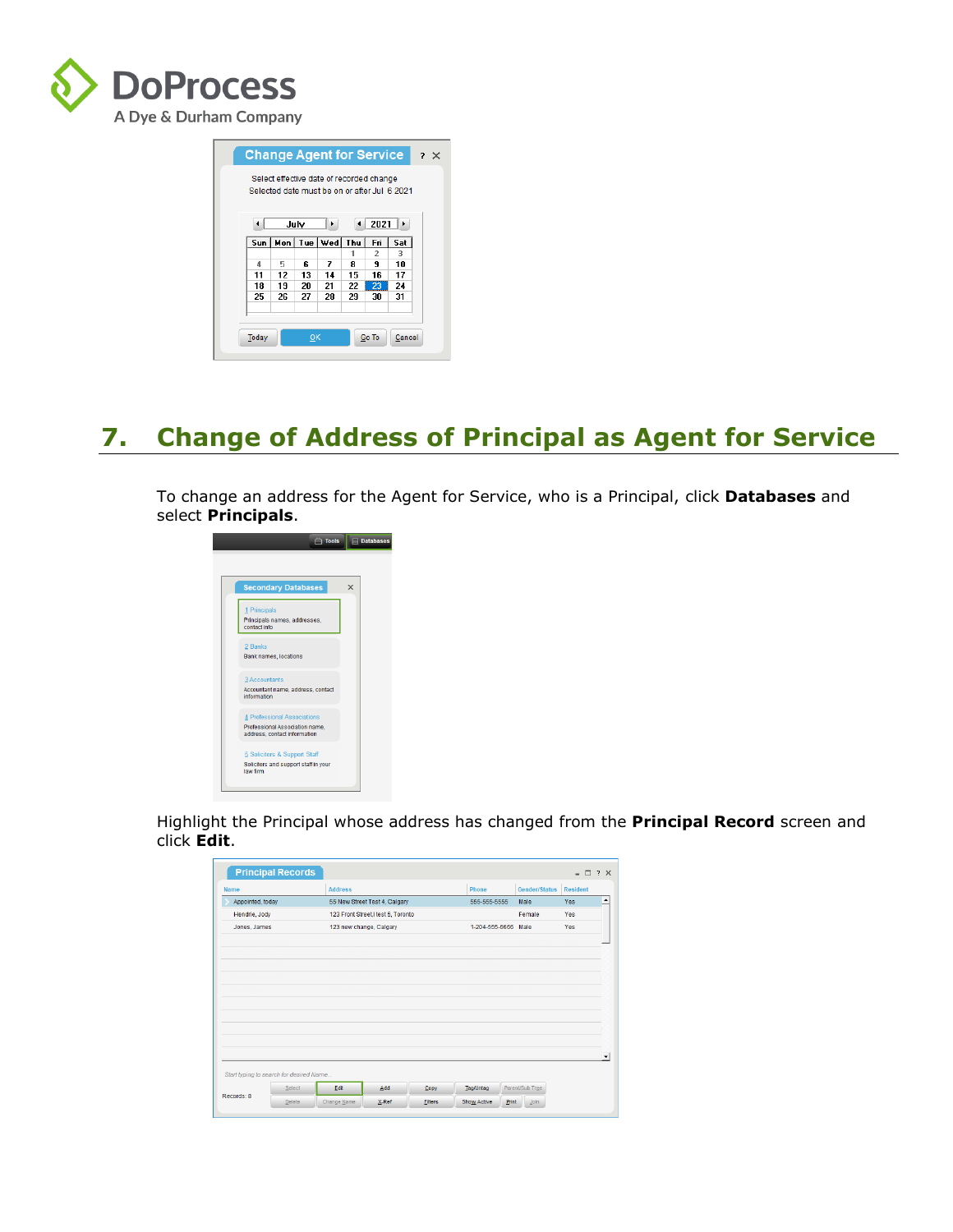

Update the address by clicking on the **pencil icon** and **OK** after the change has been made.

|                               | Gender            | Male                                                 |               |
|-------------------------------|-------------------|------------------------------------------------------|---------------|
|                               | Surname           | Appointed                                            |               |
|                               | <b>First Name</b> | today                                                |               |
| Middle Name(s)                |                   |                                                      |               |
|                               | Date of Birth     | $\frac{1}{21}$<br>П                                  |               |
| Country(ies) for Tax Purposes |                   |                                                      | Q             |
|                               |                   |                                                      |               |
|                               |                   |                                                      |               |
| College Registration # (if    |                   |                                                      |               |
| applicable)                   | Occupation        |                                                      |               |
|                               | Resident Yes I    | Citizenship                                          |               |
|                               | Dear              |                                                      |               |
| <b>Address</b>                |                   |                                                      |               |
| Residence                     | $\Box$            | 55 New Street Test 4, Calgary, Alberta L1L 1L1<br>D. |               |
| 2222222222                    | $\Box$            |                                                      | $\frac{1}{2}$ |
|                               | Ω                 |                                                      |               |
|                               |                   |                                                      |               |
| Phone, Fax, Email, Misc.      |                   |                                                      |               |
| Phone                         | ū                 | 555-555-5555                                         |               |
| Fax                           | o                 |                                                      |               |
| Email                         | ū                 | test@test.com                                        | F.            |
| $2222222222$                  | $\Box$            |                                                      |               |
| 2222222222                    | $\Box$            |                                                      |               |
|                               | $\overline{a}$    |                                                      |               |
| 2222222222                    | $\overline{a}$    |                                                      |               |
| 2222222222                    |                   |                                                      |               |
| $2222222222$                  | $\Box$            |                                                      |               |
| 2222222222                    | $\overline{a}$    |                                                      |               |
| ??????????                    | Q                 |                                                      |               |

When you return to any record where the Principal whose address has changed, you will see an **Update warning** button next to the **Address for the Agent for Service in Alberta** field.

| <b>Agent for Service in Alberta:</b> |                                                       |       |               |    |        |  |  |
|--------------------------------------|-------------------------------------------------------|-------|---------------|----|--------|--|--|
|                                      | Agent Name today Appointed                            |       |               |    |        |  |  |
|                                      | Address 55 New Street Test 4 Calgary, Alberta L1L 1L1 |       |               |    | Update |  |  |
|                                      | Phone 555-555-5555                                    | Email | test@test.com | ГF |        |  |  |

When you click on the **Update warning**, you will be presented with **the Agent for Service and Address** window indicating that the address for the **principal** has changed from <display previous address> to <display new address>. You will be asked "Do you wish to proceed to update the address stored in the matter?" Click **Proceed** to update the address in this matter or **Cancel** to close the window.

| <b>Agent for Service and Address</b>                                                                                                                  |        |
|-------------------------------------------------------------------------------------------------------------------------------------------------------|--------|
| The address for today Appointed was previously changed from:<br>55 New Street Test 4, Calgary L1L 1L1<br>to:<br>55 New Street Test 5, Calgary L1L 1L1 |        |
| Do you wish to proceed to update the address stored in the matter?                                                                                    |        |
| Proceed                                                                                                                                               | Cancel |

Click on **Record a change of Agent for Service Name and Address**.

| <b>Agent for Service and Address</b>                  |  |  |  |  |  |
|-------------------------------------------------------|--|--|--|--|--|
| Record a change of Agent for Service Name and Address |  |  |  |  |  |
| Correct erroneous Agent for Service Name and Address  |  |  |  |  |  |
| Cancel                                                |  |  |  |  |  |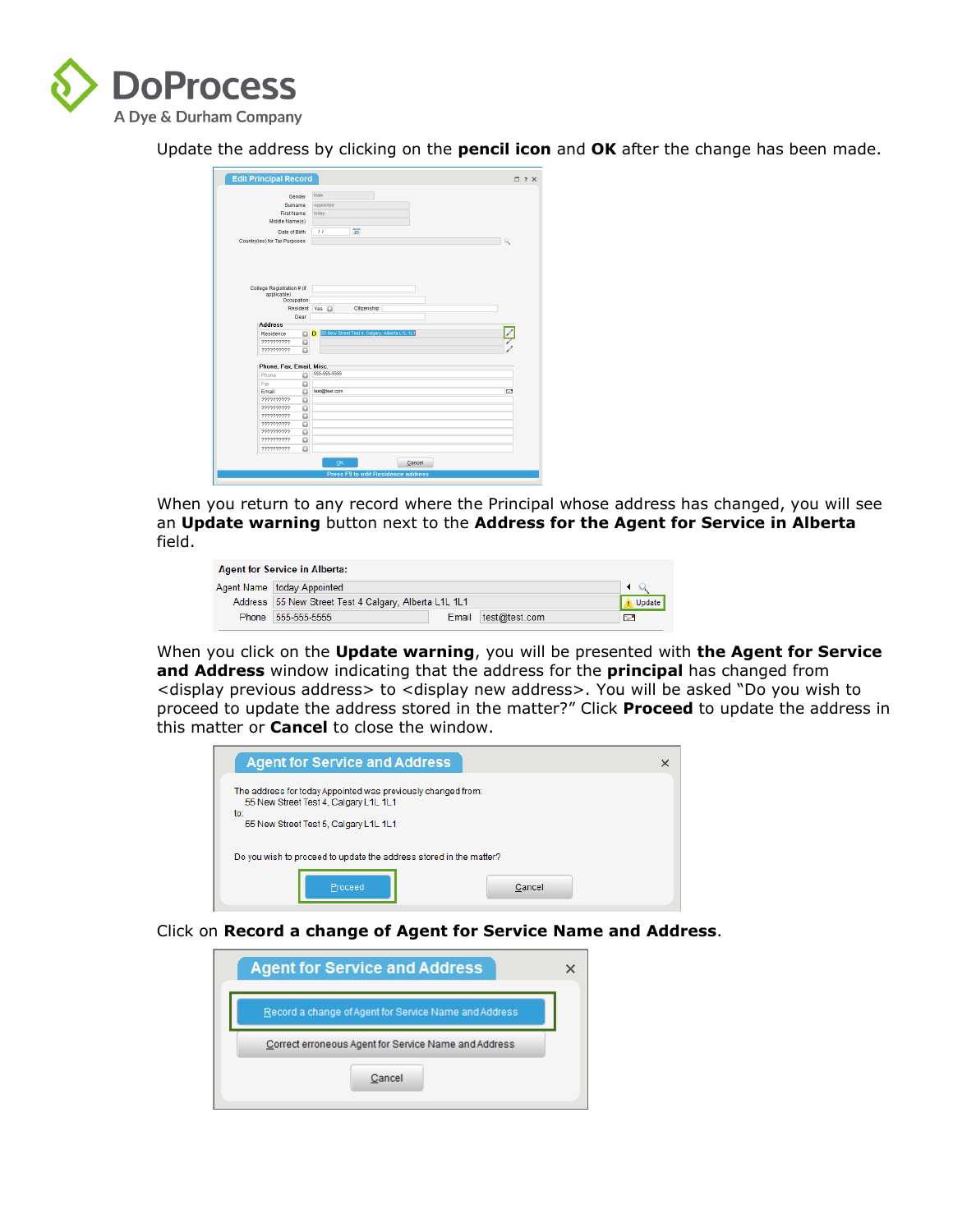

Select an **Effective date of recorded change** from the calendar window in the **Agent for Service and Address** window and click **OK**. Your record has now been updated and the **Update warning** has been removed.

**Reminder:** Update all records that have the same principal by following the above steps.

|       | Select effective date of recorded change<br>Selected date must be on or after Jul 20 2021 |      |    |    |       |        |
|-------|-------------------------------------------------------------------------------------------|------|----|----|-------|--------|
| ◀     |                                                                                           | July | ⊪  |    | 2021  | ⊩      |
|       | Sun   Mon   Tue   Wed   Thu                                                               |      |    |    | Fri   | Sat    |
|       |                                                                                           |      |    | 1  | 2     | з      |
| 4     | 5                                                                                         | Б    | 7  | я  | 9     | 10     |
| 11    | 12                                                                                        | 13   | 14 | 15 | 16    | 17     |
| 18    | 19                                                                                        | 20   | 21 | 22 | 23    | 24     |
| 25    | 26                                                                                        | 27   | 28 | 29 | 30    | 31     |
| Today |                                                                                           | OK   |    |    | Go To | Cancel |

### **8. Appoint Alternate Agent for Service**

To appoint an Alter Agent for Service, click **Yes** from the dropdown next to **Appoint Alternate Agent for Service?** on Tab E.

The Appoint Alternate Agent for Service functionality is the same as appointing an Agent for Service outlined above.

| Appoint Alternate Agent for Service?   Yes |                                                    |  |                       |            |  |  |  |  |
|--------------------------------------------|----------------------------------------------------|--|-----------------------|------------|--|--|--|--|
|                                            | Alt. Agent John Smith                              |  |                       |            |  |  |  |  |
|                                            | Address   123 Main Street Calgary, Alberta L1L 1L1 |  |                       |            |  |  |  |  |
|                                            | Phone 1-204-555-7777                               |  | Email email@email.com | <b>THE</b> |  |  |  |  |

### **9. History of Changes for Agent for Service**

To see a history of your changes, click on the **arrow** beside the **magnify glass**.

| <b>Agent for Service in Alberta:</b> |                                                 |       |                         |    |  |
|--------------------------------------|-------------------------------------------------|-------|-------------------------|----|--|
|                                      | Agent Name James Jones                          |       |                         |    |  |
|                                      | Address 321 Any Street Calgary, Alberta L2L 2L2 |       |                         |    |  |
|                                      | Phone 1-204-555-6666                            | Email | principal@testemail.com | ГF |  |

You will be presented with the **Previous Agents for Service** window showing a list of changes including the date of the change and the Agents for Service. From this window you can **Edit**, **Add**, **Delete**, or **Close** the window.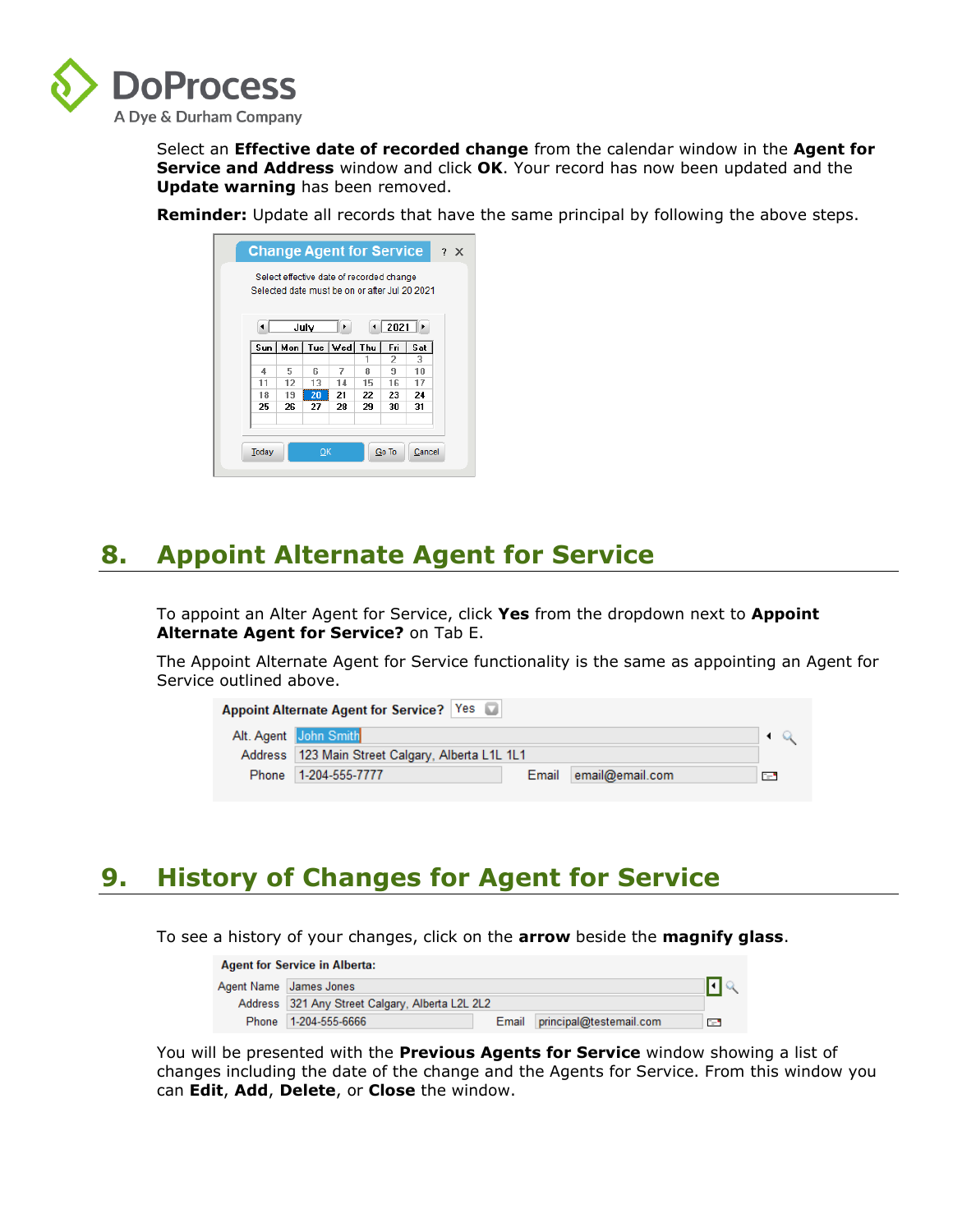

|                  | <b>Previous Agents for Service</b>                                                                |  |
|------------------|---------------------------------------------------------------------------------------------------|--|
| from Jul 3, 2021 | Do Process LLP, 123 Front Street Edmonton, Alberta M1N 1N1 1-204-555-5555 test@testemail.com      |  |
| from Jul 8, 2021 | today Appointed,                                                                                  |  |
|                  | from Jul 12, 2021 today Appointed, 55 New Street Calgary, Alberta L1L 1L1 122222222 test@test.com |  |
|                  |                                                                                                   |  |
|                  |                                                                                                   |  |
|                  |                                                                                                   |  |
|                  |                                                                                                   |  |
|                  |                                                                                                   |  |
|                  |                                                                                                   |  |
|                  |                                                                                                   |  |
|                  |                                                                                                   |  |
|                  |                                                                                                   |  |
|                  |                                                                                                   |  |
|                  |                                                                                                   |  |
|                  |                                                                                                   |  |
|                  |                                                                                                   |  |
|                  |                                                                                                   |  |
|                  |                                                                                                   |  |
|                  |                                                                                                   |  |
| Edit             | Add<br>$C$ lose<br><b>Delete</b>                                                                  |  |

### **10. Forms & Registers**

Once you have selected an Agent for Service for the first time, the **Notice of Agent for Service** form will be enabled on the Forms & Registers tab.

| Notice of Agent for Service                  |
|----------------------------------------------|
| Change of Agent for Service                  |
| Resignation of Agent for Service             |
| Notice of Address Change for Agent           |
| Notice of AlternateAgent for Service         |
| Change of Alternate Agent for Service        |
| Resignation of Alternate Agent for Service   |
| Notice of Address Change for Alternate Agent |

When you effect a change of Agent for Service, the **Change of Agent for Service** and **Resignation of Agent for Service** forms will be enabled and the **Notice of Agent for Service** will be disabled.



When you have selected an Alternate Agent for Service for the first time, the **Notice of Alternate Agent for Services** form will be enabled on the Forms & Registers tab.